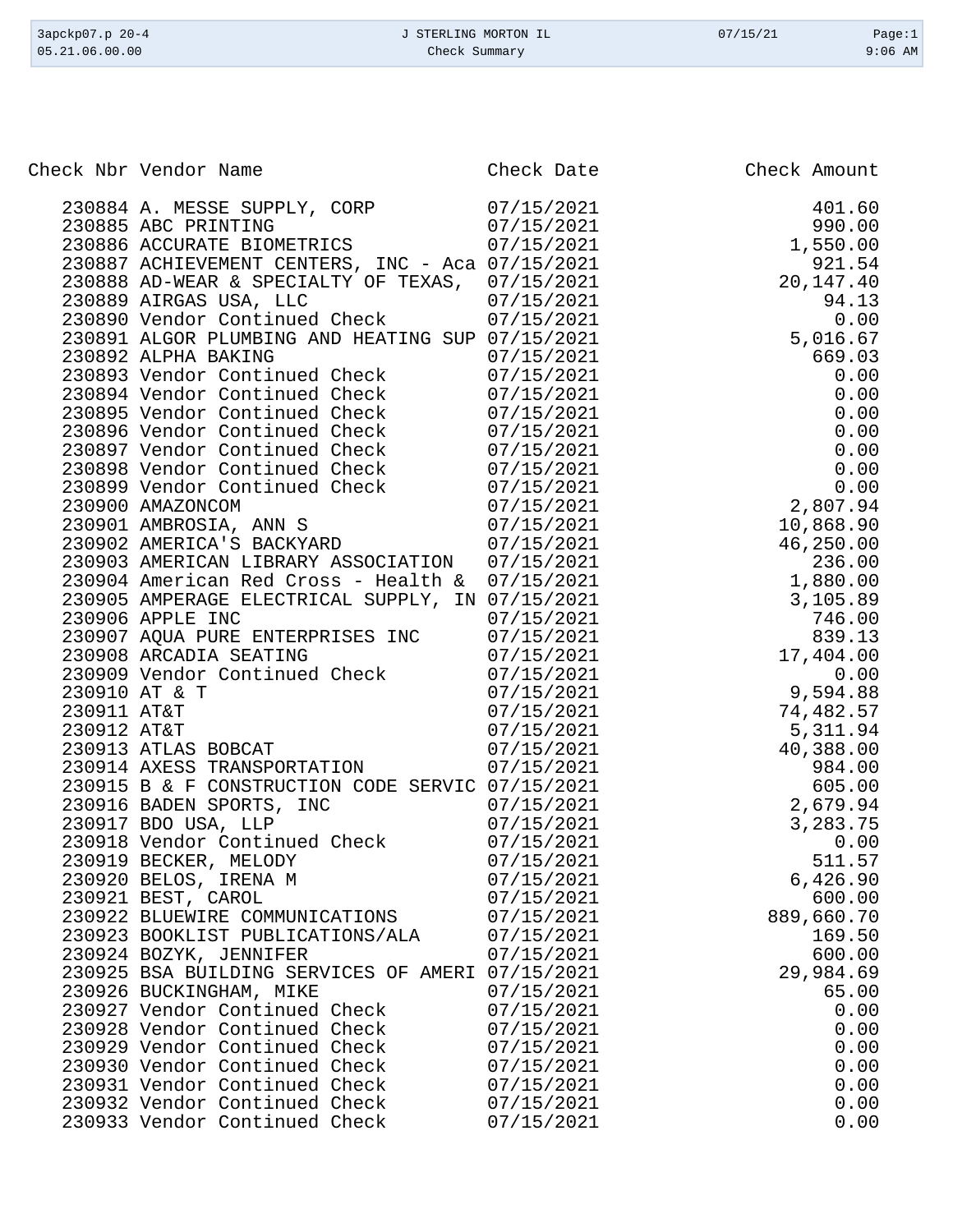|             | Check Nbr Vendor Name                                            | Check Date               | Check Amount |
|-------------|------------------------------------------------------------------|--------------------------|--------------|
|             | 230934 Vendor Continued Check                                    | 07/15/2021               | 0.00         |
|             | 230935 Vendor Continued Check                                    | 07/15/2021               | 0.00         |
|             | 230936 Vendor Continued Check                                    | 07/15/2021               | 0.00         |
|             | 230937 BUREAU OF WATER AND SEWERAGE                              | 07/15/2021               | 21,598.00    |
|             | 230938 CARNEGIE LEARNING INC.                                    | 07/15/2021               | 25,250.00    |
|             | 230939 CAVANAUGH, KRISTINA JO                                    | 07/15/2021               | 753.70       |
|             | 230940 CDW GOVERNMENT                                            | 07/15/2021               | 17,925.00    |
|             | 230941 CERAMIC SUPPLY CHICAGO INC                                | 07/15/2021               | 8,000.50     |
|             | 230942 CHICAGO FILTER SUPPLY, INC                                | 07/15/2021               | 72.80        |
|             | 230943 CHICAGO BEHAVIORAL HOSPITAL                               | 07/15/2021               | 805.00       |
|             | 230944 CHILDREN'S CENTER OF CICERO-BE 07/15/2021                 |                          | 28,013.04    |
|             | 230945 CINTAS CORPORATION NO.2                                   | 07/15/2021               | 318.78       |
|             | 230946 Vendor Continued Check                                    | 07/15/2021               | 0.00         |
|             | 230947 CITY OF BERWYN-WATER                                      | 07/15/2021               | 5,749.25     |
|             | 230948 Vendor Continued Check                                    | 07/15/2021               | 0.00         |
|             | 230949 City of Berwyn - Collectors Of 07/15/2021                 |                          | 9,186.22     |
|             | 230950 CLEARDATA                                                 | 07/15/2021               | 12,000.00    |
|             | 230951 CLEMENT, EARL                                             | 07/15/2021               | 63.00        |
|             | 230952 CLIC - ISDLAF PLUS - COLLECTIV 07/15/2021                 |                          | 539,914.00   |
|             | 230953 COLLEGE BOARD MIDWESTERN REGIO 07/15/2021                 |                          | 86,486.00    |
|             | 230954 COLLEGE ENTRANCE EXAMINATION B 07/15/2021                 |                          | 2,493.90     |
|             | 230955 COLUMBIA PIPE & SUPPLY CO.                                | 07/15/2021               | 108.84       |
|             | 230956 COM ED                                                    | 07/15/2021               | 1,832.67     |
|             | 230957 COMCAST                                                   | 07/15/2021               | 208.95       |
|             | 230958 CONCORD THEATRICALS CORP<br>230959 Vendor Continued Check | 07/15/2021<br>07/15/2021 | 625.00       |
|             | 230960 Vendor Continued Check                                    | 07/15/2021               | 0.00<br>0.00 |
|             | 230961 Vendor Continued Check                                    | 07/15/2021               | 0.00         |
|             | 230962 Vendor Continued Check                                    | 07/15/2021               | 0.00         |
|             | 230963 Vendor Continued Check                                    | 07/15/2021               | 0.00         |
|             | 230964 Vendor Continued Check                                    | 07/15/2021               | 0.00         |
|             | 230965 Vendor Continued Check                                    | 07/15/2021               | 0.00         |
|             | 230966 CONSTELLATION ENERGY SERVICES- 07/15/2021                 |                          | 52,389.16    |
|             | 230967 COOK, ALICIA                                              | 07/15/2021               | 20.36        |
|             | 230968 Vendor Continued Check                                    | 07/15/2021               | 0.00         |
| 230969 COTG |                                                                  | 07/15/2021               | 4,040.20     |
|             | 230970 COZZINI BROS.                                             | 07/15/2021               | 44.00        |
|             | 230971 CWICK, PAUL                                               | 07/15/2021               | 309.82       |
|             | 230972 DEL GALDO LAW GROUP LLC                                   | 07/15/2021               | 7,303.75     |
|             | 230973 DELATORRE, MICHELLE                                       | 07/15/2021               | 75.00        |
|             | 230974 DELGADO, MARITZA                                          | 07/15/2021               | 19.80        |
|             | 230975 DIAMOND GRAPHICS, INC                                     | 07/15/2021               | 11,369.00    |
|             | 230976 DOMINICK, ELIZABETH                                       | 07/15/2021               | 124.86       |
|             | 230977 DUNDEK, JEFFREY M                                         | 07/15/2021               | 3,622.94     |
|             | 230978 Vendor Continued Check                                    | 07/15/2021               | 0.00         |
|             | 230979 EBSEN, NICOLE                                             | 07/15/2021               | 1,309.49     |
|             | 230980 EDWARD DON & COMPANY                                      | 07/15/2021               | 1,522.86     |
|             | 230981 ELIM CHRISTIAN SCHOOL                                     | 07/15/2021               | 8,000.51     |
|             | 230982 Vendor Continued Check                                    | 07/15/2021               | 0.00         |
|             | 230983 Vendor Continued Check                                    | 07/15/2021               | 0.00         |

3apckp07.p 20-4 <br>
3apckp07.p 20-4 <br>
3apckp07.p 20-4 <br>
3apckp07.p 20-4 <br>
2apckp07.p 20-4 <br>
2apckp07.p 20-4 <br>
2apckp07.p 20-4 <br>
2apckp07.p 20-4 <br>
2apckp07.p 20-4 <br>
2apckp07.p 20-4 <br>
2apckp07.p 20-4 <br>
2apckp07.p 20-4 <br>
2apckp Check Summary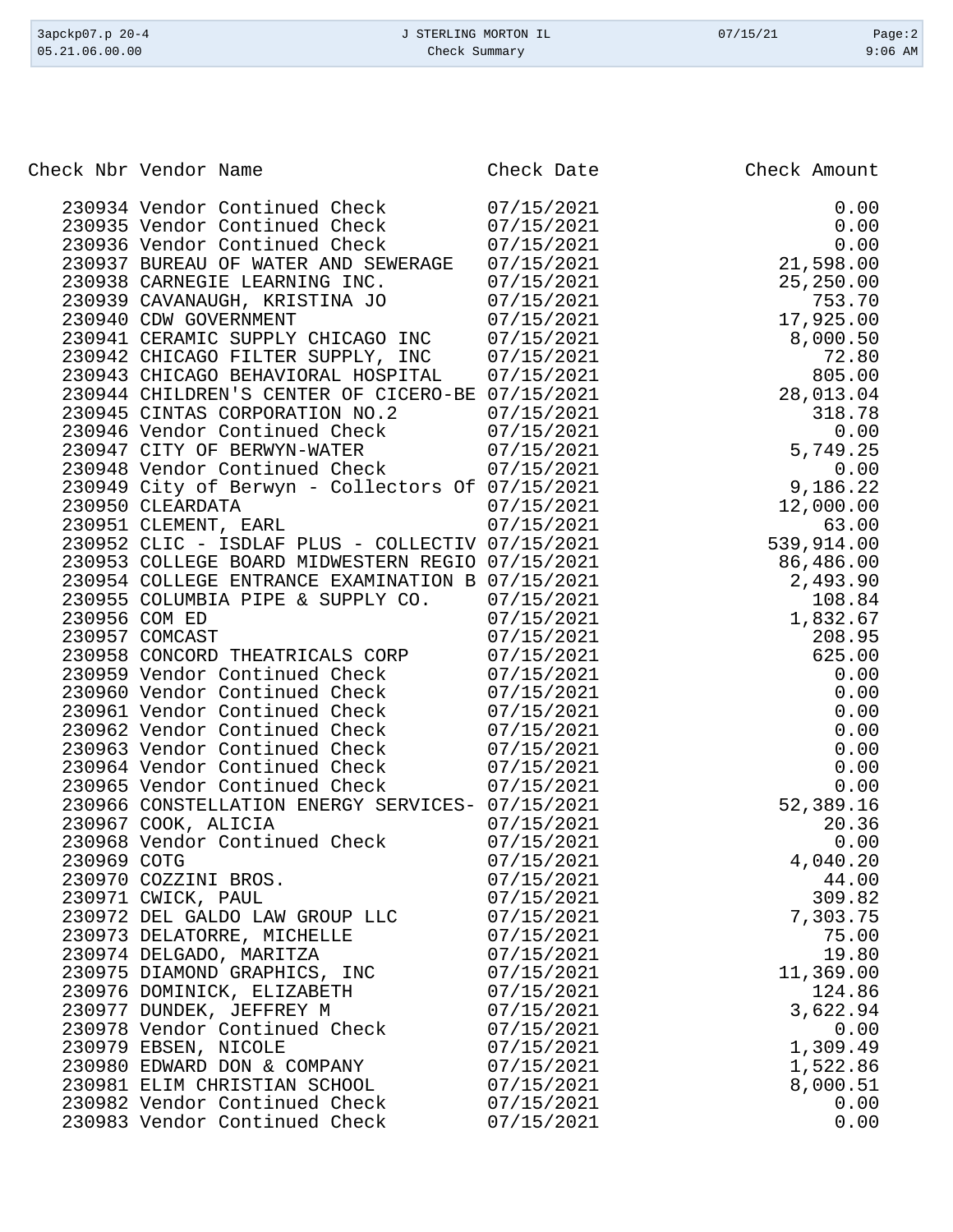| 3apckp07.p 20-4<br>05.21.06.00.00 | J STERLING MORTON IL<br>Check Summary                                                                |                          | 07/15/21 | Page:3<br>$9:06$ AM |
|-----------------------------------|------------------------------------------------------------------------------------------------------|--------------------------|----------|---------------------|
|                                   |                                                                                                      |                          |          |                     |
|                                   | Check Nbr Vendor Name                                                                                | Check Date               |          | Check Amount        |
|                                   | 230984 ENGIE RESOURCES, LLC                                                                          | 07/15/2021               |          | 102,956.43          |
|                                   | 230985 EXTREME SOCCER                                                                                | 07/15/2021               |          | 420.00              |
|                                   | 230986 Vendor Continued Check                                                                        | 07/15/2021               |          | 0.00                |
|                                   | 230987 FGM ARCHITECTS                                                                                | 07/15/2021               |          | 136,771.67          |
|                                   | 230988 FIRST BOOK                                                                                    | 07/15/2021               |          | 888.37              |
|                                   | 230989 FONSECA, BENJAMIN                                                                             | 07/15/2021               |          | 65.00               |
|                                   | 230990 FORMATIVE                                                                                     | 07/15/2021               |          | 82,564.00           |
|                                   | 230991 GARAVENTA USA, INC.                                                                           | 07/15/2021               |          | 520.00              |
|                                   | 230992 GEM ELECTRIC SUPPLY,<br>INC                                                                   | 07/15/2021               |          | 318.20              |
|                                   | 230993 GIANT STEPS ILLINOIS INC                                                                      | 07/15/2021               |          | 22,807.20           |
|                                   | 230994 GLENOAKS NORTH - THERAPEUTIC D 07/15/2021                                                     |                          |          | 2,363.04            |
|                                   | 230995 GLORY AND POWER ENTERPRISES LL 07/15/2021<br>230996 Vendor Continued Check                    | 07/15/2021               |          | 1,210.00<br>0.00    |
|                                   | 230997 Vendor Continued Check                                                                        | 07/15/2021               |          | 0.00                |
|                                   | 230998 Vendor Continued Check                                                                        | 07/15/2021               |          | 0.00                |
|                                   | 230999 GORDON FOOD SERVICE, INC.                                                                     | 07/15/2021               |          | 33,557.86           |
|                                   | 231000 GRAINGER                                                                                      | 07/15/2021               |          | 2,073.21            |
|                                   | 231001 Grams, PEGGY                                                                                  | 07/15/2021               |          | 5,784.21            |
|                                   | 231002 GRAND STAGE COMPANY                                                                           | 07/15/2021               |          | 643.96              |
|                                   | 231003 GRAPHIC VISION                                                                                | 07/15/2021               |          | 3,580.92            |
|                                   | 231004 GRECO AND SONS INC                                                                            | 07/15/2021               |          | 2,566.13            |
|                                   | 231005 GUIDING LIGHT AUTISM ACADEMY                                                                  | 07/15/2021               |          | 2,537.40            |
|                                   | 231006 GULIK-HOYLE, LORIANN                                                                          | 07/15/2021               |          | 20.00               |
|                                   | 231007 GUNTY, JOSEPH                                                                                 | 07/15/2021               |          | 39.99               |
|                                   | 231008 H2I GROUP, INC.                                                                               | 07/15/2021               |          | 185,250.00          |
|                                   | 231009 HALLETT & SON EXPERT MOVERS, I 07/15/2021<br>231010 HARD ROCK CONCRETE CUTTERS INC 07/15/2021 |                          |          | 850.00<br>800.00    |
|                                   | 231011 HARTGROVE HOSPITAL                                                                            | 07/15/2021               |          | 1,400.00            |
|                                   | 231012 HAUSSER, LAURA                                                                                | 07/15/2021               |          | 75.00               |
|                                   | 231013 HAYES MECHANICAL                                                                              | 07/15/2021               |          | 36,997.00           |
|                                   | 231014 HEAT TRANSFER LABORATORIES, IN 07/15/2021                                                     |                          |          | 2,290.00            |
|                                   | 231015 HELPING HAND CENTER                                                                           | 07/15/2021               |          | 2,452.94            |
|                                   | 231016 HERNANDEZ, MARIA L                                                                            | 07/15/2021               |          | 600.00              |
|                                   | 231017 HERRERA, JESSICA L                                                                            | 07/15/2021               |          | 70.17               |
|                                   | 231018 HINSDALE TWP HIGH SCHOOL DISTR 07/15/2021                                                     |                          |          | 717.00              |
|                                   | 231019 Vendor Continued Check                                                                        | 07/15/2021               |          | 0.00                |
|                                   | 231020 Vendor Continued Check                                                                        | 07/15/2021               |          | 0.00                |
|                                   | 231021 Vendor Continued Check                                                                        | 07/15/2021               |          | 0.00                |
|                                   | 231022 Vendor Continued Check<br>231023 Vendor Continued Check                                       | 07/15/2021<br>07/15/2021 |          | 0.00<br>0.00        |
|                                   | 231024 Vendor Continued Check                                                                        | 07/15/2021               |          | 0.00                |
|                                   | 231025 Vendor Continued Check                                                                        | 07/15/2021               |          | 0.00                |
|                                   | 231026 Vendor Continued Check                                                                        | 07/15/2021               |          | 0.00                |
|                                   | 231027 Vendor Continued Check                                                                        | 07/15/2021               |          | 0.00                |
|                                   | 231028 Vendor Continued Check                                                                        | 07/15/2021               |          | 0.00                |
|                                   | 231029 HOME DEPOT Dept. 32-2501460665 07/15/2021                                                     |                          |          | 10,111.69           |
|                                   | 231030 HUANG, VIVIAN S                                                                               | 07/15/2021               |          | 600.00              |
|                                   | 231031 HUBERT COMPANY                                                                                | 07/15/2021               |          | 210.85              |
| 231032 IASA                       |                                                                                                      | 07/15/2021               |          | 2,937.18            |
| 231033 IASB                       |                                                                                                      | 07/15/2021               |          | 17,697.00           |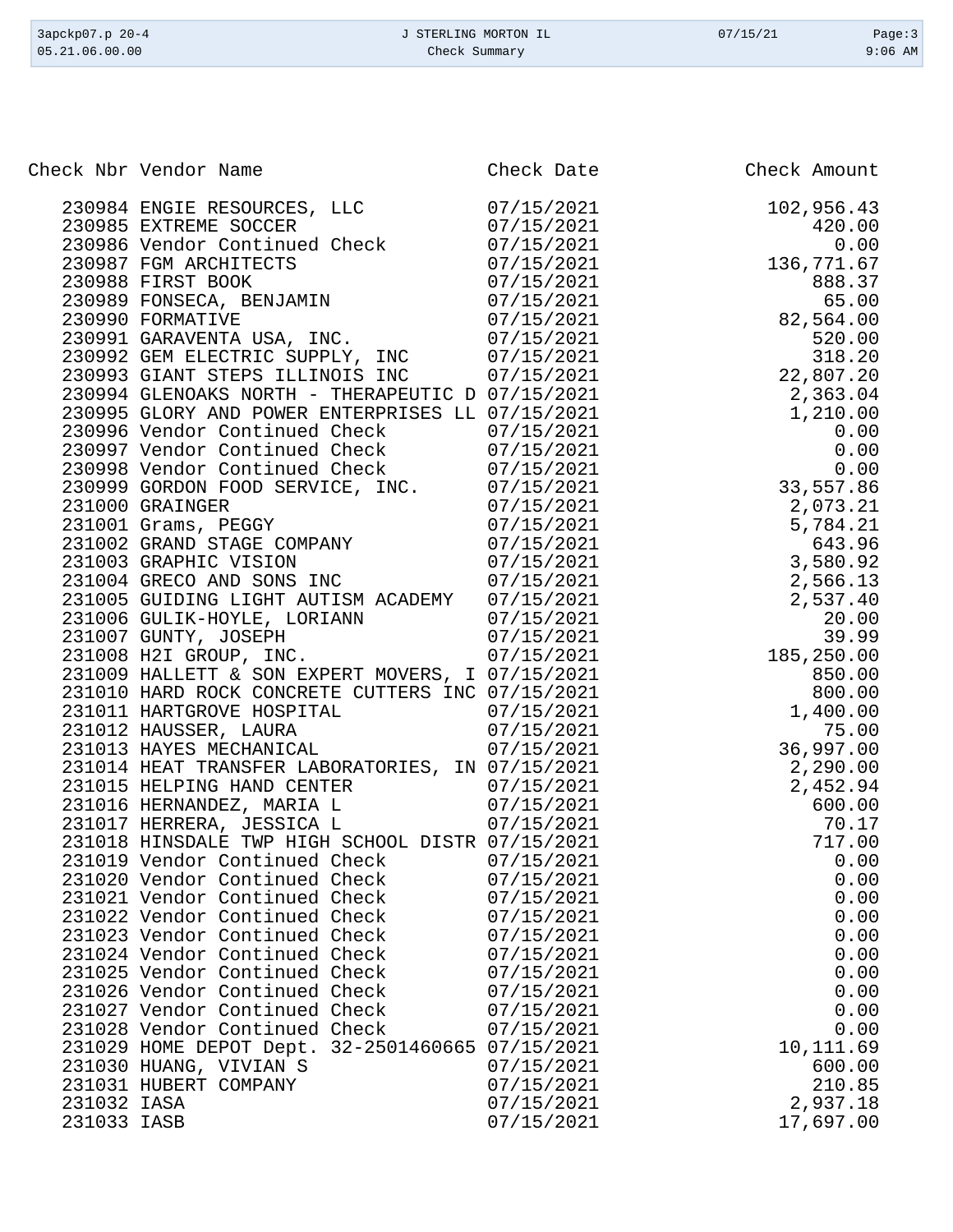| 3apckp07.p 20-4<br>05.21.06.00.00 | J STERLING MORTON IL<br>Check Summary                            |                          | 07/15/21 | Page:4<br>$9:06$ AM |
|-----------------------------------|------------------------------------------------------------------|--------------------------|----------|---------------------|
|                                   |                                                                  |                          |          |                     |
|                                   | Check Nbr Vendor Name                                            | Check Date               |          | Check Amount        |
|                                   | 231034 ILLINOIS DEPARTMENT OF REVENUE 07/15/2021                 |                          |          | 2,196.00            |
|                                   | 231035 ILLINOIS OFF OF STATE FIRE MAR 07/15/2021                 |                          |          | 880.00              |
|                                   | 231036 INNOVATIONS ACADEMY THERAPEUTI 07/15/2021                 |                          |          | 7,084.60            |
|                                   | 231037 Vendor Continued Check                                    | 07/15/2021               |          | 0.00                |
|                                   | 231038 J. AVE DEVELOPMENT                                        | 07/15/2021               |          | 12,495.00           |
|                                   | 231039 JACK'S INC                                                | 07/15/2021               |          | 260.32              |
| 231040 JACKS                      |                                                                  | 07/15/2021               |          | 12,685.44           |
|                                   | 231041 JAEGER, ANNE E                                            | 07/15/2021               |          | 2,150.34            |
|                                   | 231042 JENNINGS, ALEX                                            | 07/15/2021               |          | 106.00              |
|                                   | 231043 JENNIFER CROFTS                                           | 07/15/2021               |          | 354.00              |
|                                   | 231044 JEWISH CHILD AND FAMILY SERVIC 07/15/2021                 |                          |          | 8,182.44            |
|                                   | 231045 JIMENEZ, GEORGE<br>231046 Vendor Continued Check          | 07/15/2021<br>07/15/2021 |          | 62.00<br>0.00       |
|                                   | 231047 JON-DON                                                   | 07/15/2021               |          | 586.67              |
|                                   | 231048 JOSEPH ACADEMY AT MELROSE PARK 07/15/2021                 |                          |          | 16,769.52           |
|                                   | 231049 JOSTENS                                                   | 07/15/2021               |          | 40.00               |
|                                   | 231050 JUSTUS, DOUG                                              | 07/15/2021               |          | 110.00              |
|                                   | 231051 KANNRY, HARRY                                             | 07/15/2021               |          | 128.00              |
|                                   | 231052 KRUEGER INTERNATIONAL, INC                                | 07/15/2021               |          | 12,024.72           |
|                                   | 231053 KUCIA, KATHY L                                            | 07/15/2021               |          | 3,515.43            |
|                                   | 231054 KUHN, KATIE D                                             | 07/15/2021               |          | 214.56              |
|                                   | 231055 LAFORCE, INC.                                             | 07/15/2021               |          | 12,735.00           |
|                                   | 231056 LAGRANGE AREA DEPT OF SPECIAL 07/15/2021                  |                          |          | 453, 123.55         |
|                                   | 231057 Vendor Continued Check                                    | 07/15/2021               |          | 0.00                |
|                                   | 231058 Vendor Continued Check<br>231059 Vendor Continued Check   | 07/15/2021<br>07/15/2021 |          | 0.00<br>0.00        |
|                                   | 231060 Vendor Continued Check                                    | 07/15/2021               |          | 0.00                |
|                                   | 231061 LAKEVIEW BUS LINES, INC                                   | 07/15/2021               |          | 239,570.41          |
|                                   | 231062 LAMAS, CYNTHIA                                            | 07/15/2021               |          | 42.80               |
|                                   | 231063 LANGUAGE TESTING INTERNATIONAL 07/15/2021                 |                          |          | 950.00              |
|                                   | 231064 LEARNWELL                                                 | 07/15/2021               |          | 665.00              |
|                                   | 231065 LEXIS NEXIS                                               | 07/15/2021               |          | 1,600.00            |
|                                   | 231066 LOZANO, CHANDRA                                           | 07/15/2021               |          | 50.00               |
|                                   | 231067 LRS HOLDINGS, LLC/PIT STOP                                | 07/15/2021               |          | 294.69              |
|                                   | 231068 MANGUM, MARCUS                                            | 07/15/2021               |          | 101.00              |
|                                   | 231069 MARCHESE, STEVE                                           | 07/15/2021               |          | 110.00              |
|                                   | 231070 MARCONI, PATRICIA M                                       | 07/15/2021<br>07/15/2021 |          | 3,622.95<br>0.00    |
|                                   | 231071 Vendor Continued Check<br>231072 MARKLUND CHILDREN'S HOME | 07/15/2021               |          | 28,093.52           |
|                                   | 231073 MARTINEZ, FLOR                                            | 07/15/2021               |          | 75.00               |
|                                   | 231074 MARTINEZ, YAHAYRA                                         | 07/15/2021               |          | 27.03               |
|                                   | 231075 MC ADAM LANDSCAPING, INC                                  | 07/15/2021               |          | 35,000.00           |
|                                   | 231076 MC CLOUD SERVICES                                         | 07/15/2021               |          | 169.14              |
|                                   | 231077 MC WHINNIE, JENNIFER L                                    | 07/15/2021               |          | 704.46              |
|                                   | 231078 MCGLENNON, MICHAEL                                        | 07/15/2021               |          | 600.00              |
|                                   | 231079 MCMAHON, JOSH                                             | 07/15/2021               |          | 119.99              |
|                                   | 231080 MENTA ACADEMY HILLSIDE                                    | 07/15/2021               |          | 21,106.65           |
|                                   | 231081 MENTA ACADEMY OAK PARK                                    | 07/15/2021               |          | 6,149.24            |
|                                   | 231082 MENTA ACADEMY MIDWAY<br>231083 MESIROW INSURANCE SERVICES | 07/15/2021               |          | 20, 316.16          |
|                                   |                                                                  | 07/15/2021               |          | 17,500.00           |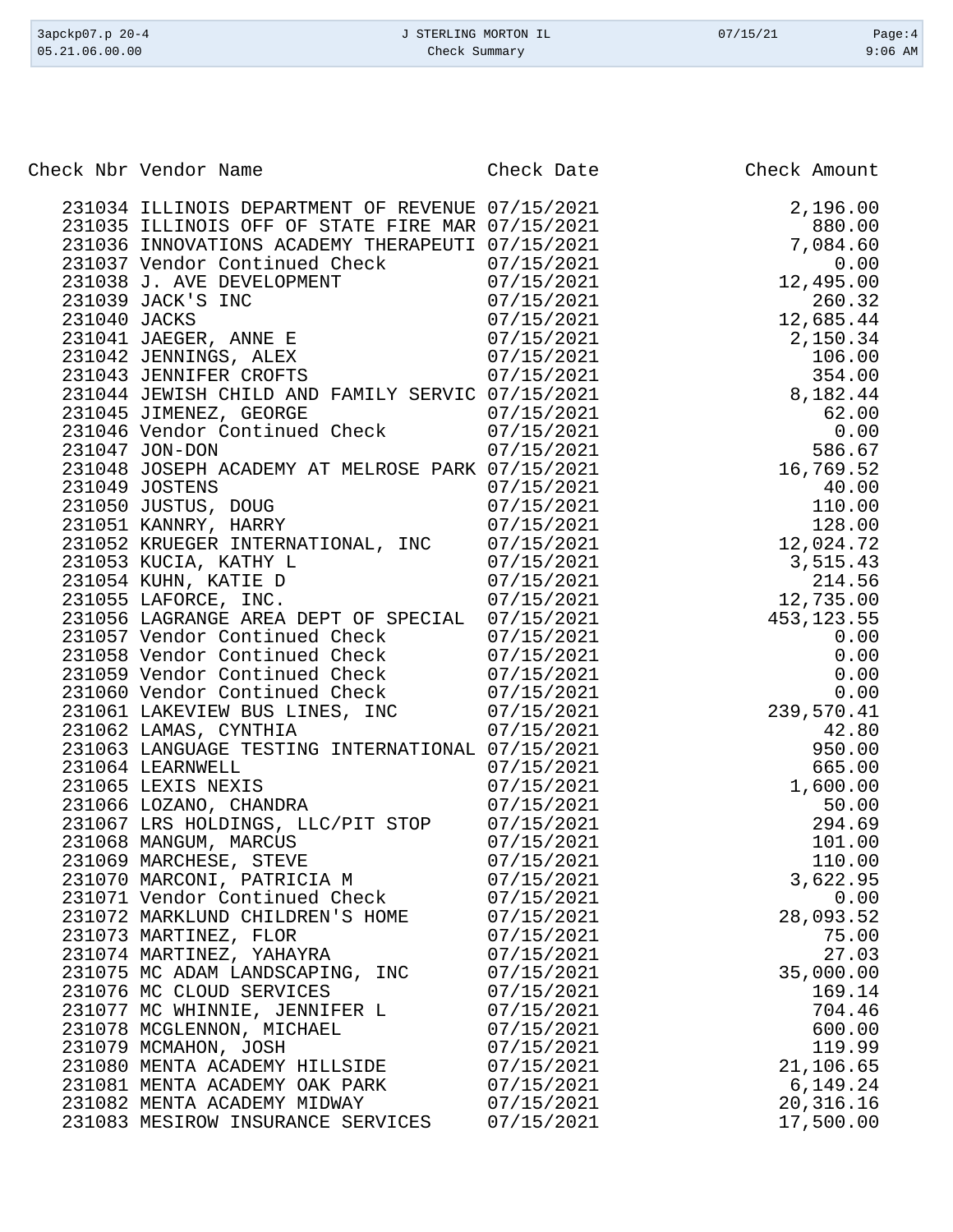| 3apckp07.p 20-4<br>05.21.06.00.00 | J STERLING MORTON IL<br>Check Summary                                      |                          | 07/15/21 | Page: $5$<br>$9:06$ AM |
|-----------------------------------|----------------------------------------------------------------------------|--------------------------|----------|------------------------|
|                                   |                                                                            |                          |          |                        |
|                                   | Check Nbr Vendor Name                                                      | Check Date               |          | Check Amount           |
|                                   |                                                                            |                          |          |                        |
|                                   | 231084 MEZA, JESENIA<br>231085 MIDWEST TRANSIT EQUIPMENT                   | 07/15/2021               |          | 600.00<br>779.68       |
|                                   | 231086 MIDWEST PAPER RETRIEVER                                             | 07/15/2021<br>07/15/2021 |          | 101.62                 |
|                                   | 231087 MIDWEST REFRIGERATION CORPORAT 07/15/2021                           |                          |          | 430.25                 |
|                                   | 231088 MOBLEY, DONNA                                                       | 07/15/2021               |          | 63.00                  |
|                                   | 231089 MORALES, ANASTACIO                                                  | 07/15/2021               |          | 1,941.00               |
|                                   | 231090 MORIOKA, STEPHEN                                                    | 07/15/2021               |          | 63.00                  |
|                                   | 231091 Vendor Continued Check                                              | 07/15/2021               |          | 0.00                   |
|                                   | 231092 Vendor Continued Check                                              | 07/15/2021               |          | 0.00                   |
|                                   | 231093 Vendor Continued Check                                              | 07/15/2021               |          | 0.00                   |
|                                   | 231094 MORTON HS IMPREST FUND                                              | 07/15/2021               |          | 5,188.16               |
|                                   | 231095 MULLER-PINEHURST DAIRY INC                                          | 07/15/2021               |          | 4,559.39               |
|                                   | 231096 MURPHY, SR., TERRY                                                  | 07/15/2021               |          | 109.00                 |
|                                   | 231097 MUSIC THEATRE INTERNATIONAL                                         | 07/15/2021               |          | 1,250.00               |
|                                   | 231098 NATIONAL SCHOOL BOARDS ASSOCIA 07/15/2021                           |                          |          | 5,335.00               |
|                                   | 231099 NATIONAL RESTAURANT ASSOCIATIO 07/15/2021                           |                          |          | 46.33                  |
|                                   | 231100 Vendor Continued Check                                              | 07/15/2021               |          | 0.00                   |
|                                   | 231101 NAVIANCE, INC                                                       | 07/15/2021               |          | 39,676.98              |
|                                   | 231102 NEARPOD                                                             | 07/15/2021               |          | 25,200.01              |
|                                   | 231103 NEW HORIZON CENTER FOR THE                                          | 07/15/2021               |          | 53,890.25              |
|                                   | 231104 NEXT DAY PLUS                                                       | 07/15/2021               |          | 8,457.18               |
|                                   | 231105 Vendor Continued Check                                              | 07/15/2021               |          | 0.00                   |
|                                   | 231106 Vendor Continued Check                                              | 07/15/2021               |          | 0.00                   |
|                                   | 231107 Vendor Continued Check<br>231108 NICOR GAS                          | 07/15/2021<br>07/15/2021 |          | 0.00                   |
|                                   | 231109 NOTRE DAME HIGH SCHOOL                                              | 07/15/2021               |          | 6,658.15<br>375.00     |
|                                   | 231110 Vendor Continued Check                                              | 07/15/2021               |          | 0.00                   |
| 231111 NWEA                       |                                                                            | 07/15/2021               |          | 30,300.00              |
|                                   | 231112 O'TOOLE, KEVIN                                                      | 07/15/2021               |          | 486.75                 |
|                                   | 231113 OCCUPATIONAL HEALTH CENTERS OF 07/15/2021                           |                          |          | 57.50                  |
|                                   | 231114 Vendor Continued Check                                              | 07/15/2021               |          | 0.00                   |
|                                   | 231115 Vendor Continued Check 07/15/2021                                   |                          |          | 0.00                   |
|                                   | 231116 Vendor Continued Check 07/15/2021                                   |                          |          | 0.00                   |
|                                   | 231117 OFFICE DEPOT                                                        | 07/15/2021               |          | 786.46                 |
|                                   | 231118 OLSSON ROOFING COMPANY, INC 07/15/2021                              |                          |          | 83,828.00              |
|                                   | 231119 OSTAPCZUK, LYNN                                                     | 07/15/2021               |          | 29.99                  |
|                                   | 231120 OZIMA, ROGER                                                        | 07/15/2021               |          | 63.00                  |
|                                   | 231121 PAISANS PIZZA                                                       | 07/15/2021               |          | 160.63                 |
|                                   | 231122 PAPIERNIK, MARC W                                                   | 07/15/2021               |          | 2,728.03               |
|                                   | 231123 PARLAY IDEAS INC.                                                   | 07/15/2021               |          | 10,000.00              |
|                                   | 231124 PARTITION PROS INC                                                  | 07/15/2021               |          | 1,237.00               |
|                                   | 231125 Vendor Continued Check 07/15/2021                                   |                          |          | 0.00                   |
|                                   | 231126 PAULSON'S PAINT FOREST PARK 07/15/2021                              |                          |          | 3,483.04               |
|                                   | 231127 POZULP, KERRY ANNE                                                  | 07/15/2021               |          | 600.00                 |
|                                   | 231128 PRECISION ELECTRICAL SERVICES 07/15/2021                            |                          |          | 10,540.00              |
|                                   | 231129 PRECISION PRO GOLF                                                  | 07/15/2021               |          | 331.93                 |
|                                   | 231130 PROGRESSIVE PEDIATRICS THERAPY 07/15/2021                           |                          |          | 187.50                 |
|                                   | 231131 PROJECT LEAD THE WAY, INC. 07/15/2021<br>231132 PUSTELNIK, JENNIFER | 07/15/2021               |          | 2,475.00<br>101.39     |
|                                   | 231133 QUEST FOOD MANAGEMENT SERVICES 07/15/2021                           |                          |          | 12,761.50              |
|                                   |                                                                            |                          |          |                        |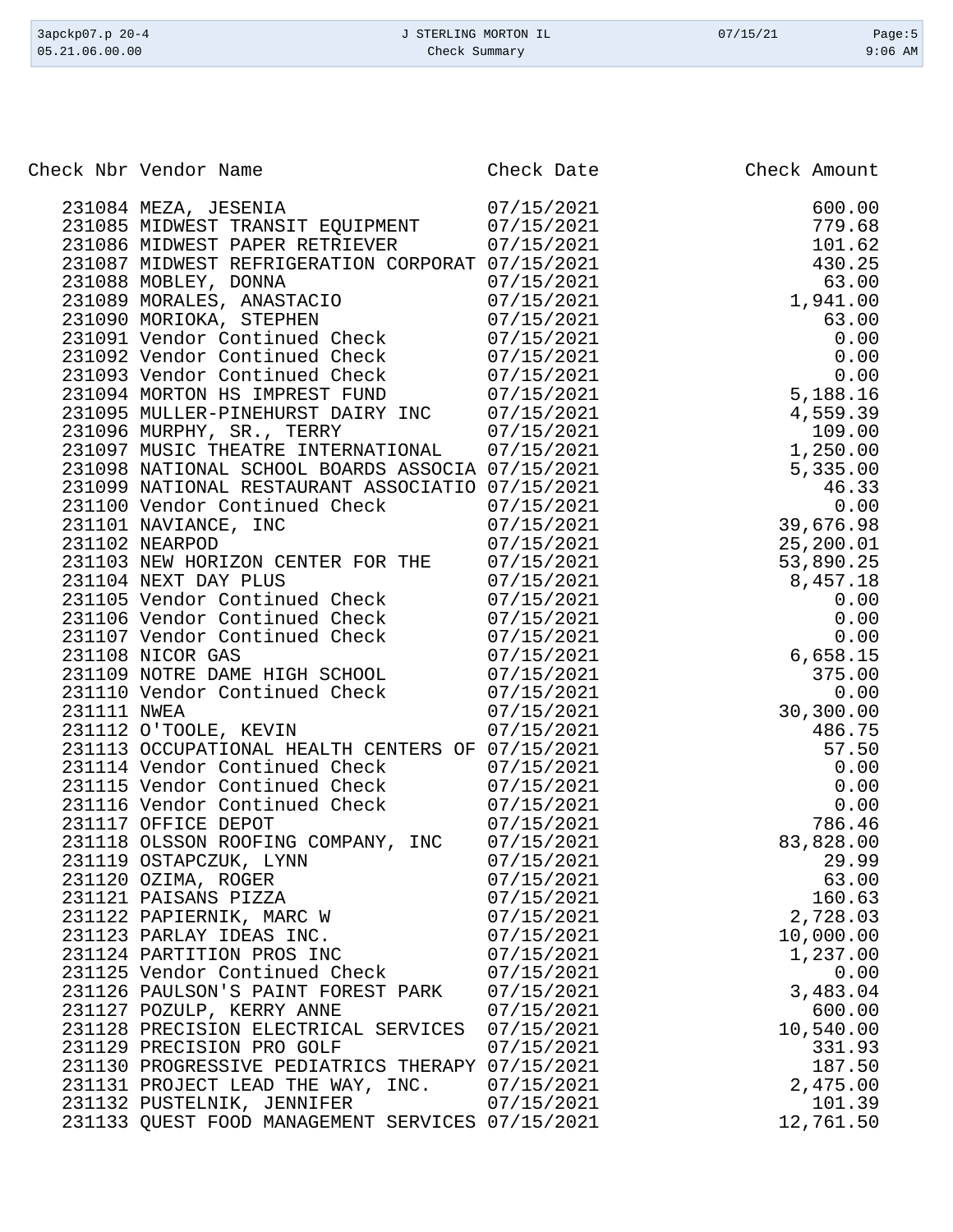| 3apckp07.p 20-4<br>05.21.06.00.00 | J STERLING MORTON IL<br>Check Summary            |                          | 07/15/21              | Page:6<br>$9:06$ AM |
|-----------------------------------|--------------------------------------------------|--------------------------|-----------------------|---------------------|
|                                   |                                                  |                          |                       |                     |
| Check Nbr Vendor Name             |                                                  | Check Date               | Check Amount          |                     |
|                                   |                                                  |                          |                       |                     |
|                                   | 231134 RESCOR SERVICE CORP                       | 07/15/2021               |                       | 751.68              |
|                                   | 231135 RICHMOND ELECTRIC CO                      | 07/15/2021               | 18,900.00             |                     |
|                                   | 231136 RIVEREDGE HOSPITAL                        | 07/15/2021               |                       | 950.00              |
|                                   | 231137 RODRIGUEZ-VELARDE, SERGIO                 | 07/15/2021               |                       | 464.00              |
| 231138 SAM'S CLUB DIRECT          |                                                  | 07/15/2021               |                       | 135.40              |
| 231139 SCHUBERT, CURT             |                                                  | 07/15/2021               |                       | 62.00               |
| 231140 SCHWARTZ, DAN              | 231141 SCREENSCAPE NETWORKS, INC                 | 07/15/2021<br>07/15/2021 |                       | 65.00               |
|                                   |                                                  |                          |                       | 149.99              |
| 231143 SEAL SOUTH INC             | 231142 SEAL OF ILLINOIS INC                      | 07/15/2021<br>07/15/2021 | 17,028.55<br>2,439.69 |                     |
|                                   | 231144 SECONDS MATTER SAFETY SOLUTION 07/15/2021 |                          | 8,640.00              |                     |
|                                   | 231145 SENTINEL TECHNOLOGIES INC                 | 07/15/2021               | 364,398.00            |                     |
|                                   | 231146 Vendor Continued Check                    | 07/15/2021               |                       | 0.00                |
|                                   | 231147 SERVICE TECH HEATING & COOLING 07/15/2021 |                          | 5,008.00              |                     |
|                                   | 231148 Vendor Continued Check                    | 07/15/2021               |                       | 0.00                |
|                                   | 231149 Vendor Continued Check                    | 07/15/2021               |                       | 0.00                |
|                                   | 231150 Vendor Continued Check                    | 07/15/2021               |                       | 0.00                |
| 231151 SIGNCO, INC.               |                                                  | 07/15/2021               | 4,030.00              |                     |
| 231152 SINGH, MANJULA             |                                                  | 07/15/2021               |                       | 275.00              |
|                                   | 231153 SKUBAL, SAMANTHA M                        | 07/15/2021               |                       | 90.00               |
| 231154 SKYWARD, INC               |                                                  | 07/15/2021               | 3,165.00              |                     |
|                                   | 231155 SOARING EAGLE ACADEMY                     | 07/15/2021               | 12,087.90             |                     |
|                                   | 231156 SPECIAL EDUCATION SYSTEMS, INC 07/15/2021 |                          | 8,258.78              |                     |
| 231157 SPRINT                     |                                                  | 07/15/2021               | 11,780.40             |                     |
| 231158 STOCH, MARK                |                                                  | 07/15/2021               |                       | 659.58              |
|                                   | 231159 Vendor Continued Check                    | 07/15/2021               |                       | 0.00                |
|                                   | 231160 SUN LIFE ASSURANCE CO. OF CANA 07/15/2021 |                          | 2,792.73              |                     |
| 231161 SUNBELT STAFFING           |                                                  | 07/15/2021               | 5,503.75              |                     |
|                                   | 231162 TAMELING INDUSTRIES INC.                  | 07/15/2021               |                       | 14.76               |
|                                   | 231163 Vendor Continued Check                    | 07/15/2021               |                       | 0.00                |
|                                   | 231164 Vendor Continued Check                    | 07/15/2021               |                       | 0.00                |
|                                   | 231165 TEACHERS RETIREMENT SYSTEM                | 07/15/2021               | 44, 448. 18           |                     |
| 231166 TEDESCHI, JOE              |                                                  | 07/15/2021               | 8,184.15              |                     |
| 231167 THE CENTER/IRC             |                                                  | 07/15/2021               |                       | 950.00              |
| 231168 THERMOSYSTEMS              |                                                  | 07/15/2021               | 117,400.00            |                     |
| 231169 TIBSTRA, SHEILA M          |                                                  | 07/15/2021               | 3,031.15              |                     |
|                                   | 231170 TIMBERLINE BILLING SERVICE LLC 07/15/2021 |                          | 1,273.83              |                     |

231171 TOTAL AUTOMATION CONCEPTS, INC 07/15/2021 50,000.00 TOVAR, ADRIAN 07/15/2021 600.00 TRIMARK MARLINN LLC 07/15/2021 428.95 TRUAX PATIENT SERVICES, LLC 07/15/2021 375.00 231175 TRUESDALE, TIMOTHY 07/15/2021 97.01<br>231176 Vendor Continued Check 07/15/2021 0.00

 TRUGREEN AND ACTION PEST CONTR 07/15/2021 4,883.50 UNITED STATES TREASURY 07/15/2021 2,385.06 UPS 07/15/2021 4.63 231180 UPS FREIGHT 07/15/2021 142.98 VERA, LETICIA 07/15/2021 75.00 VERIZON WIRELESS 07/15/2021 4,337.68

231176 Vendor Continued Check

231183 VICTORY MEDIA GROUP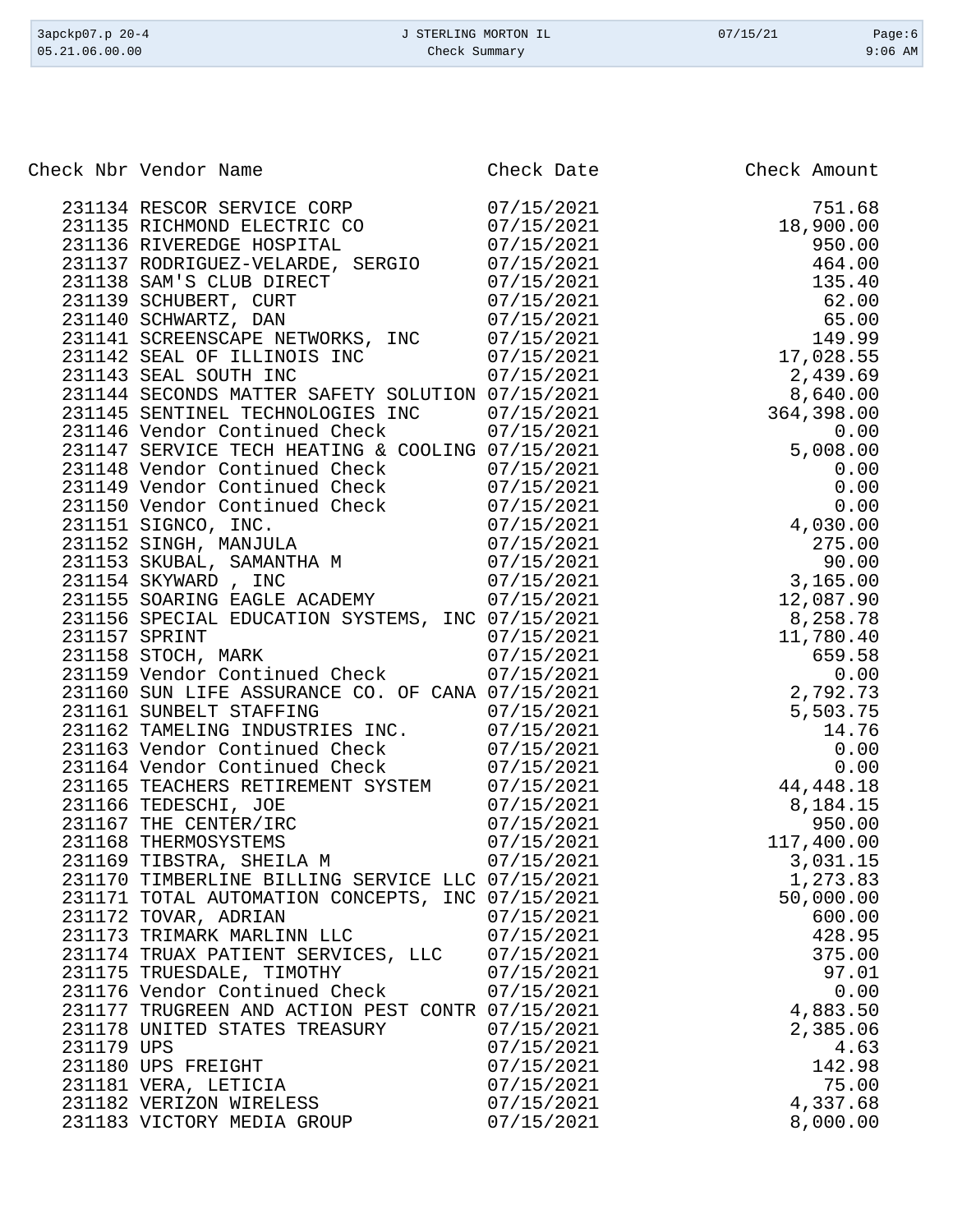| 3apckp07.p 20-4<br>05.21.06.00.00 | J STERLING MORTON IL<br>Check Summary | 07/15/21     | Page:7<br>$9:06$ AM |
|-----------------------------------|---------------------------------------|--------------|---------------------|
|                                   |                                       |              |                     |
|                                   |                                       |              |                     |
| Check Nbr Vendor Name             | Check Date                            | Check Amount |                     |

| 231184 VIOLET FLOWER SHOP, INC |                                       | 07/15/2021 | 760.00     |
|--------------------------------|---------------------------------------|------------|------------|
|                                | 231185 VISION CONSTRUCTION AND CONSUL | 07/15/2021 | 776,785.94 |
| 231186 VOGEL, MICHELLE         |                                       | 07/15/2021 | 11,324.68  |
| 231187 Vendor Continued Check  |                                       | 07/15/2021 | 0.00       |
| 231188 Vendor Continued Check  |                                       | 07/15/2021 | 0.00       |
| 231189 WASTE MANAGEMENT        |                                       | 07/15/2021 | 4,554.16   |
|                                | 231190 WEAVER CONSULTANTS GROUP       | 07/15/2021 | 33, 253.05 |
|                                | 231191 WEST SUBURBAN CONFERENCE       | 07/15/2021 | 9,350.00   |
| 231192 WORTH AVE GROUP         |                                       | 07/15/2021 | 25.00      |
| 231193 WORTHINGTON DIRECT, INC |                                       | 07/15/2021 | 3,422.89   |
| 231194 WYSKIEL, RICHARD        |                                       | 07/15/2021 | 600.00     |
|                                | 231195 YOUNG & ASSOCIATES, INC.       | 07/15/2021 | 1,182.00   |
| 231196 ZOOBEAN, INC            |                                       | 07/15/2021 | 2,142.00   |
|                                |                                       |            |            |

| 313 | Computer |  |
|-----|----------|--|

Check(s) For a Total of  $5,490,699.89$